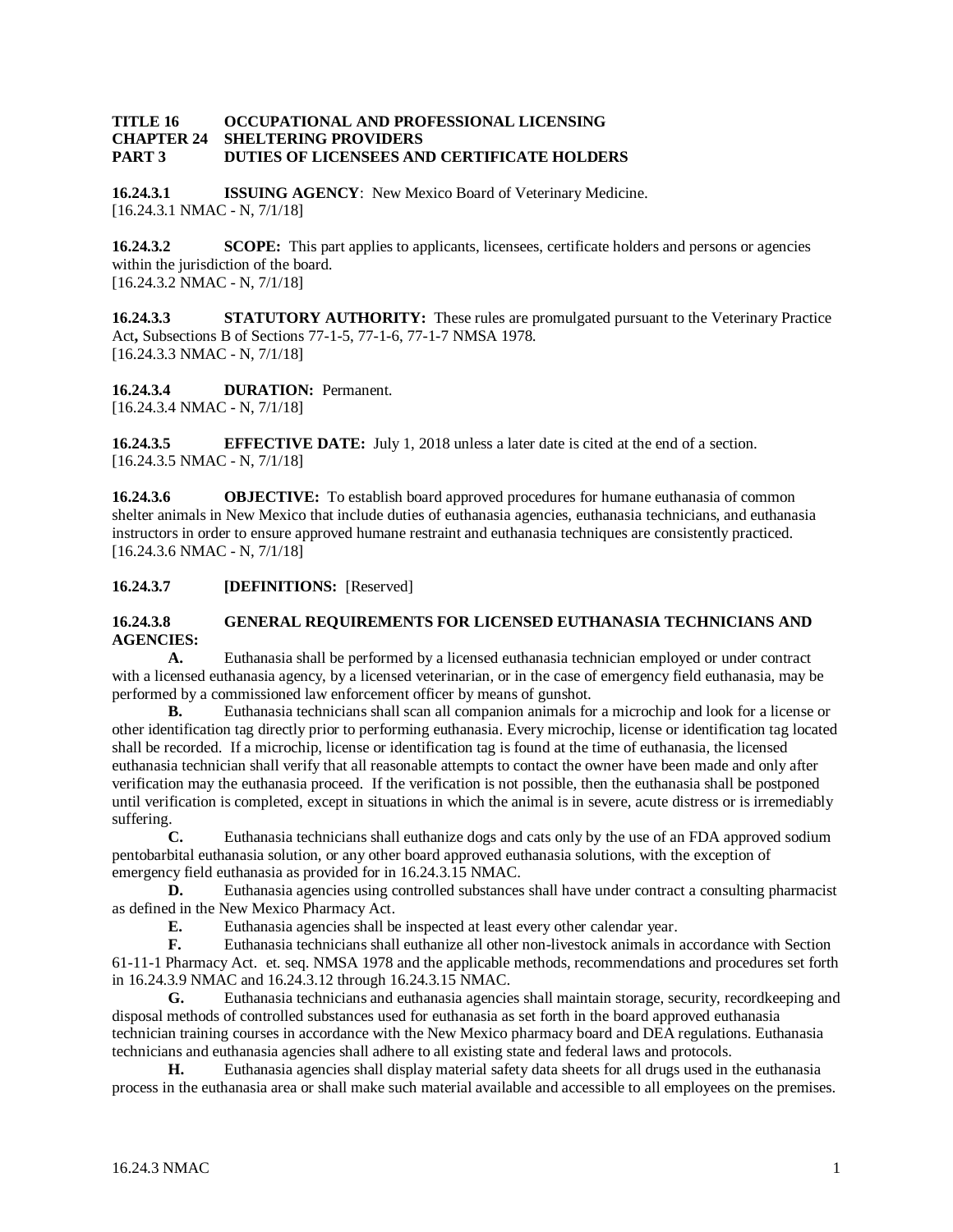**I.** Euthanasia technicians may use a sedative or anesthetic as set forth in the board approved euthanasia technician training courses.

**J.** Euthanasia technicians and their assistants shall handle animals humanely as detailed in board approved euthanasia instruction from the commencement of and throughout the euthanasia process. Remains shall be disposed of promptly in compliance with local ordinance.

**K.** A euthanasia agency shall handle, treat and dispose of infectious waste, including but not limited to remains, anatomical body parts, excretions, blood soiled articles and bedding, that are generated from an animal that the agency knows or has reason to suspect has a disease that is capable of being transmitted to humans as follows.

**(1)** All infectious waste will be sterilized or disinfected by heat, steam, chemical disinfection, radiation, or desiccation.

**(2)** Infectious waste held for disposal shall be collected in sanitary leak resistant bags clearly labeled for biohazard disposal. The bag shall contain the gloves worn while collecting the waste and those used in treatment and post mortem examinations of suspect animals.

**(3)** All sharps shall be disposed of in labeled sharps containers. Such containers shall be rigid-sided, solidly sealed containers that are highly resistant to puncture. These containers shall be incinerated or disposed of in an environmentally safe manner by a duly licensed disposer or an approved medical sharps incineration facility or shall be disposed of in such a way as to render the sharps harmless. This disposal shall not apply to infectious waste sharps, which, contained in a puncture resistant container, should be disposed of as described in infectious waste disposal. Due to the small volume of sharps generated in a euthanasia agency, transportation of the filled, sealed containers shall not be mandated by nor limited to commercial haulers.

**L.** A euthanasia agency shall dispose of drugs as follows.

**(1)** The removal and disposal of outdated or unwanted dangerous drugs shall be the responsibility of the consultant pharmacist.

**(2)** Outdated or unwanted controlled substances shall be disposed of through a DEAregistered reverse distributor or pursuant to the requirements of Title 21, Code of Federal Regulations, Part 1307.

**(3)** The transfer of any dangerous drug inventory to another registrant shall be pursuant to the rules of the board of pharmacy and be the responsibility of the consultant pharmacist in compliance with state and federal laws and regulations for the transfer of such drugs.

**M.** A euthanasia agency shall handle waste materials that are generated from an animal that does not have a disease transmissible to humans and is not suspected of being contaminated with an agent capable of infecting humans as provided under this section.

**(1)** Animal remains.

**(a)** A euthanasia technician shall dispose of an animal's remains promptly by release to owner, burial, cremation, incineration, commercial rendering or, if permitted by local ordinance, placement in a public landfill.

**(b)** If prompt disposal of an animal's remains is not possible, the euthanasia technician shall contain the animal's remains in a freezer or store them in a sanitary, non-offensive manner until such time as they can be disposed of as provided above.

**(2)** A euthanasia technician shall dispose of tissues, specimens, bedding, animal waste and extraneous materials, not suspected of harboring pathogens infectious to humans, by approved municipality or county disposal methods.

**N.** In the event of the occurrence of a suspect foreign animal disease or disease of potential concern to state or national security, the euthanasia agency will immediately contact the state veterinarian, the U. S. department of agriculture, and other applicable departments. The euthanasia technician and euthanasia agency shall handle all tissues, laboratory samples, and biomedical waste associated with such cases in accordance with the recommendations made by the state veterinarian, and other departments and agencies, which are deemed necessary and appropriate in such cases.

**O.** It shall be a violation of the act for euthanasia technicians and euthanasia agencies to end an animal's life using the following methods:

- **(1)** decompression;
- **(2)** nitrous oxide;
- **(3)** drowning;
- **(4)** decapitation;
- **(5)** cervical dislocation;
- **(6)** pithing;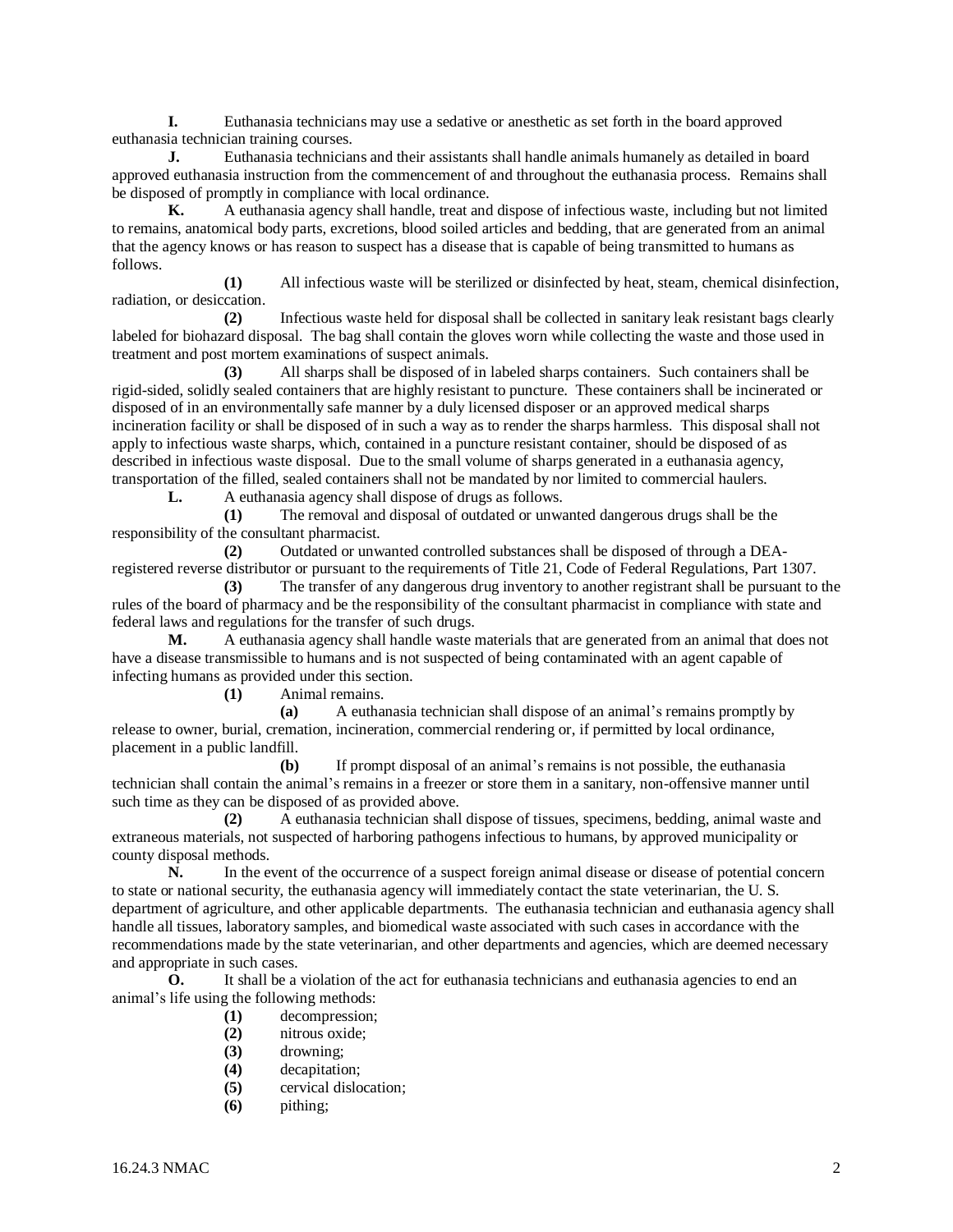- **(7)** exsanguination;
- **(8)** electrocution;

**(9)** gunshot, excluding properly performed field euthanasia in an emergency situation as

defined in 16.24.3.13 NMAC below;

- **(10)** air embolism;
- **(11)** nitrogen flushing;
- **(12)** strychnine;
- **(13)** acetone or any other industrial solvent;
- **(14)** any other chemical agent;
- **(15)** intrahepatic injection (IH); and
- **(16)** any method not specifically approved by the board.

[16.24.3.8 NMAC - N, 7/1/18]

**16.24.3.9 DUTIES OF A LICENSED EUTHANASIA TECHNICIAN:** The duties of a euthanasia technician shall include but are not limited to:

**A.** performing euthanasia on a sufficient number and variety of animals under the direct supervision of a veterinarian or a skilled, knowledgeable licensed euthanasia technician to demonstrate proficiency in the performance of humane euthanasia before performing euthanasia without supervision, and, verifying in writing to the board (for example, by a letter written by the supervising veterinarian or euthanasia technician) within 60 days that the technician has demonstrated proficiency and maintains that documentation at the euthanasia agency, provided that this requirement does not apply to euthanasia technicians who have performed euthanasia for a period of at least six months;

**B.** preparing animals for euthanasia, including scanning for the presence of a microchip in companion animals;

**C.** carefully and accurately recording the dosage and drug waste for each euthanasia performed pursuant to the rules of the New Mexico board of pharmacy;

**D.** maintaining the security of all controlled substances and dangerous drugs, including records relating to controlled substances and dangerous drugs, at the euthanasia agency in accordance with applicable state and federal laws;

**E.** reporting to the board and the department of health any infraction of the act or rules adopted pursuant to the act, or any misuse of drugs;

**F.** humanely capturing, restraining, and euthanizing animals as taught in board approved euthanasia technician training courses;

- **G.** disposing of remains in accordance with law;
- **H.** maintaining license in an active status;

**I.** reporting any change of name, address, telephone or other contact information to the board within 30 days;

**J.** providing to the board or authorized board representative a reply to a request for information allowed under the act or these rules within ten working days;

K. a euthanasia technician shall prepare a report of any euthanasia performed that deviates from board approved rules, and the euthanasia agency shall keep these records on file for four years. [16.24.3.9 NMAC - N, 7/1/18]

**16.24.3.10 DUTIES OF A CERTIFIED EUTHANASIA INSTRUCTOR:** The duties of a certified euthanasia instructor shall include but are not limited to:

**A**. reporting any change of name, address, phone or other contact information to the board within 30 days;

**B.** maintaining current knowledge of New Mexico board of pharmacy rules and the New Mexico board of veterinary medicine rules, as they apply to euthanasia and controlled substances used in the practice of euthanasia;

**C.** providing reports on a form provided to the board within 30 days of the completion of the courses;

**D.** providing to the board or authorized board representative, a reply to a request for additional information allowed under the act or these rules within ten working days. [16.24.3.10 NMAC - N, 7/1/18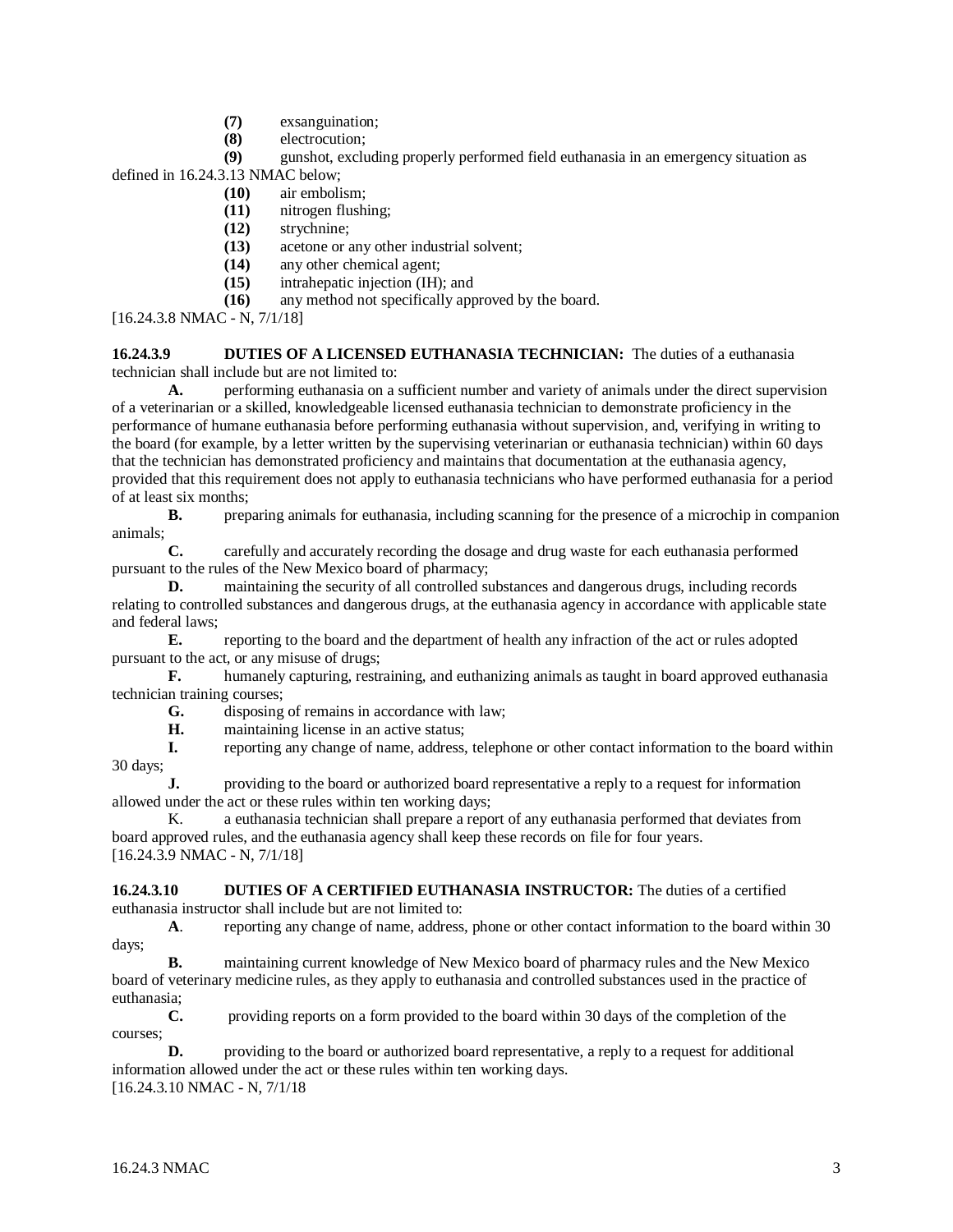**16.24.3.11 DUTIES OF A LICENSED EUTHANASIA AGENCY:** The duties of a licensed euthanasia agency include, but are not limited to:

**A.** keeping records for a period of four years showing:

**(1)** those individuals who are authorized in writing, in accordance with these rules, by the euthanasia agency to administer an FDA approved sodium pentobarbital euthanasia solution or other board approved euthanasia solution;

**(2)** logs with respect to controlled substances used to carry out humane euthanasia in accordance with the New Mexico pharmacy board rules;

**B.** having at least one licensed euthanasia technician on staff or having a contract with a veterinary facility for the purposes of performing euthanasia; in the event the agency falls below this minimum requirement, the agency shall immediately apply to the board to license additional individual(s) or forfeit its license;

**C.** accurately reporting no later than January 31 annually on board provided forms, impound, disposition and reason for euthanasia of all animals for the prior year; the board may suspend or revoke the agency's license in the event the agency fails to report to the board by February 28 of each year;

**D.** expediting the euthanasia procedure for any animal accepted by a euthanasia agency that is critically ill or severely injured and that in the determination of the euthanasia agency requires euthanasia; in these cases, the euthanasia agency shall place the animal in a quiet environment and give the animal treatment to reduce pain and suffering until a euthanasia technician or veterinarian is able to euthanize the animal;

**E.** having a current euthanasia policy and procedures manual; the manual shall include but is not limited to the following:

**(1)** a copy of the act;

**(2)** a copy of the euthanasia training manuals provided by the board approved euthanasia technician training courses attended by the euthanasia technicians working at the euthanasia agency;

**(3)** a list of methods of euthanasia allowed at the euthanasia agency and the policy and procedures for each method;

**(4)** a list of licensed euthanasia technicians, the methods they have been trained in, the date of training and the date of expiration of their license;

**(5)** the name, address and contact information for the veterinarian or euthanasia technician responsible for the euthanasia agency facility license;

**(6)** the name, address and contact information for the veterinarian responsible for veterinary medical care of the animals; the contact information shall include telephone numbers for working hours, weekends, nights and holidays;

**(7)** a protocol for euthanasia procedures to use in emergencies, after hours, holidays and

weekends;

**(8)** procedures to follow if no licensed euthanasia technician is present and euthanasia of an animal is necessary;

**(9)** a list of methods of verifying death of an animal after a euthanasia process is performed; **(10)** the name and contact information of the manufacturer and supplier of all materials used

in euthanasia procedures at the euthanasia agency, including such materials as:

**(a)** bottled gas (if applicable);

**(b)** the chamber used to euthanize animals by inhalant gas (if applicable);

**(c)** injectable FDA approved sodium pentobarbital euthanasia solution or other

board approved euthanasia solution; and,

**(d)** sedative or anesthetic solution;

**(11)** a copy of the original DEA certification permitting the use of controlled substances;

**(12)** a material safety data sheet for any chemical or gas used for euthanasia in that agency;

**(13)** a material safety data sheet for any anesthetic or tranquilizer used in that agency;

**(14)** notice of the signs and symptoms associated with human exposure to the agents used for euthanasia at that agency;

**F.** providing for the observation or inspection of the euthanasia process and euthanasia agency as requested by the board; observations or inspections may be done by any means including through a board approved instructor, inspector, or appointed designee;

**G.** a euthanasia technician shall prepare a report of any euthanasia performed that deviates from board approved rules, and the euthanasia agency shall keep these records on file for four years;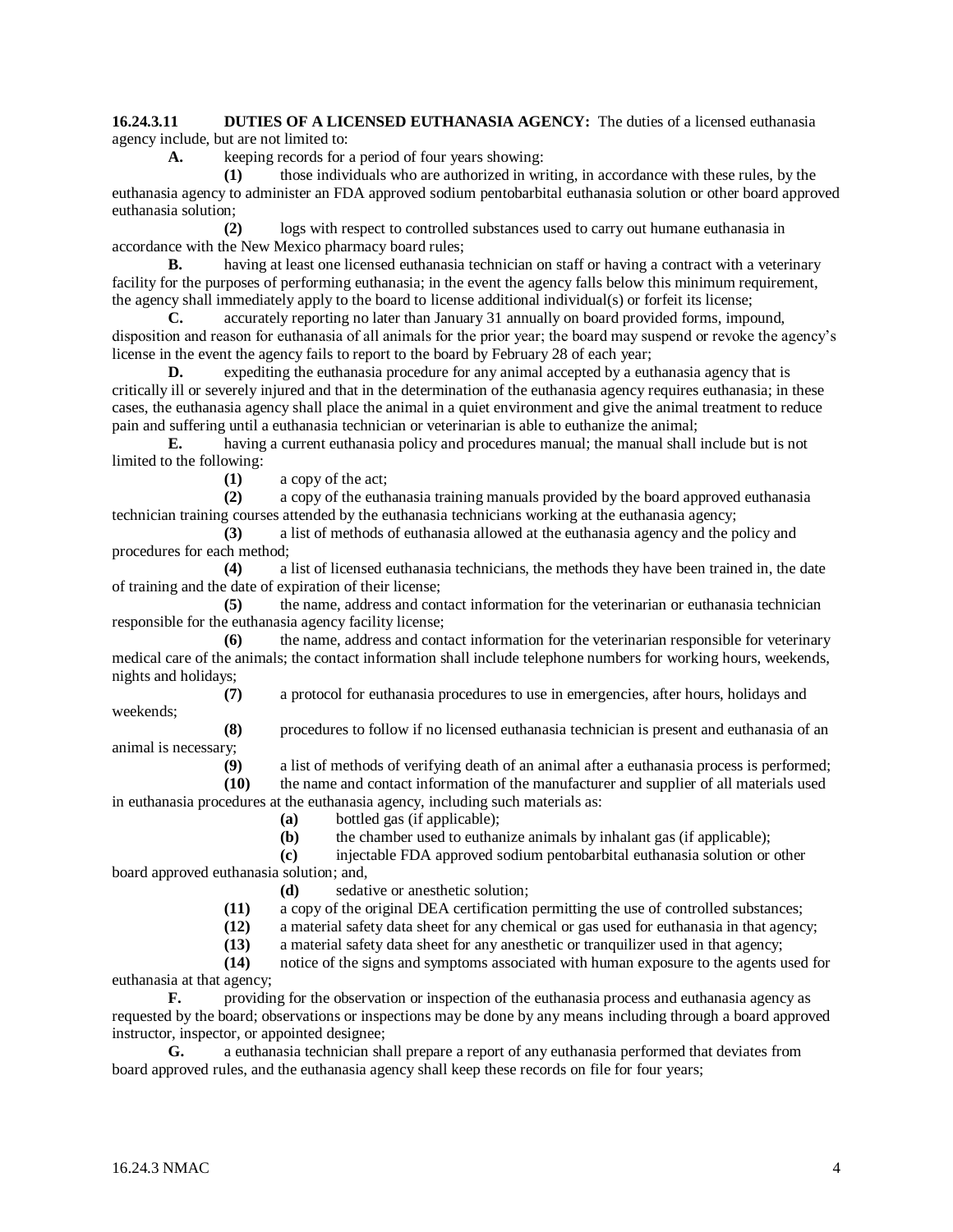**H.** the agency shall ensure that any assistants to the euthanasia technician have received, at a minimum, documented in-service training as to the proper handling and restraint of animals for the purposes of euthanasia; this training can be provided by the agency's own licensed euthanasia technician. [16.24.3.11 NMAC - N, 7/1/18]

#### **16.24.3.12 EUTHANASIA BY INJECTION OF FDA APPROVED SODIUM PENTOBARBITAL EUTHANASIA SOLUTION OR BOARD APPROVED EUTHANASIA SOLUTIONS:**

**A.** The approved routes of injections of an FDA approved sodium pentobarbital euthanasia solution or board approved euthanasia solutions, listed in order of preference, are:

**(1)** intravenous injection as taught in board approved euthanasia technician training courses;

**(2)** intraperitoneal injection, but only if used as taught in a board approved euthanasia technician training course and as set forth below; or

**(3)** intracardiac injection, but only if used in accordance with Section 30-18-15 NMSA 1978 and as set forth below; it is unlawful for a euthanasia technician to use intracardiac injections to administer euthanasia to a conscious animal.

**B.** Intracardiac injection shall be acceptable only when performed on anesthetized or comatose animals. If a euthanasia technician uses intracardiac injection, the euthanasia technician shall administer the appropriate pre-euthanasia drugs as set forth in the board approved euthanasia technician training courses and shall ascertain that the animal is not conscious before administering the intracardiac injection.

**C.** Only veterinarians or euthanasia technicians shall administer the injections set forth in the board approved euthanasia technician training.

**D.** The euthanasia agency shall equip the designated area used for injection to ensure accuracy in the procedure and safety for the euthanasia technician, which should include but is not limited to sufficient lighting, useable animal restraint devices, and an eye wash station.

**E.** Euthanasia technicians shall administer injectable euthanasia agents to animals with at least the minimum dosage, as set forth in the board approved euthanasia technician training courses.

**F.** Euthanasia technicians shall place animals given an FDA approved sodium pentobarbital euthanasia solution or board approved euthanasia solutions by intraperitoneal injection in a quiet area, separated from physical contact with other animals during the dying process except that newborns and infants may be held.

**G.** Euthanasia technicians shall monitor the animals from the time euthanasia is performed until verification of the death of each animal.

**H.** Euthanasia technicians shall verify death by a combination of ascertaining the absence of ocular reflexes as well as the cessation of heartbeat or by observing the onset of rigor mortis, or other methods established by the board approved euthanasia technician training courses prior to remains storage and disposal. [16.24.3.12 NMAC - N, 7/1/18]

## **16.24.3.13 EUTHANASIA BY CARBON MONOXIDE GAS:**

**A.** Carbon monoxide is illegal for the euthanasia of dogs and cats.

**B.** Carbon monoxide may be used for the euthanasia of animals (excluding dogs or cats) that may present a zoonotic hazard.

**C.** Operations shall be in compliance with all applicable state and federal regulations under the occupational safety and health administration (OSHA) and an annual inspection of such equipment and operations shall be required. The following guidelines shall be observed:

**(1)** a euthanasia agency shall not operate a carbon monoxide chamber unless a euthanasia technician or New Mexico licensed veterinarian and one other adult are present at the time of operation;

**(2)** acceptable gas is limited to commercially compressed carbon monoxide gas and never gas piped from a motor;

**(3)** the ambient temperature inside the chamber shall not exceed 85 degrees fahrenheit (29.4 degrees celsius) when it contains live animals;

**(4)** if the chamber is commercially manufactured to euthanize only one animal at a time, no more than one animal at a time may be euthanized;

**(5)** if the chamber is commercially designed to euthanize more than one animal at a time, there shall be independent sections or cages to separate individual animals; if separation partitions are not used under specific circumstances, the specific circumstances shall be noted on the animal's disposition card; only animals of the same species shall be placed in the chamber simultaneously, with no more than the maximum number recommended by the manufacturer placed in the chamber;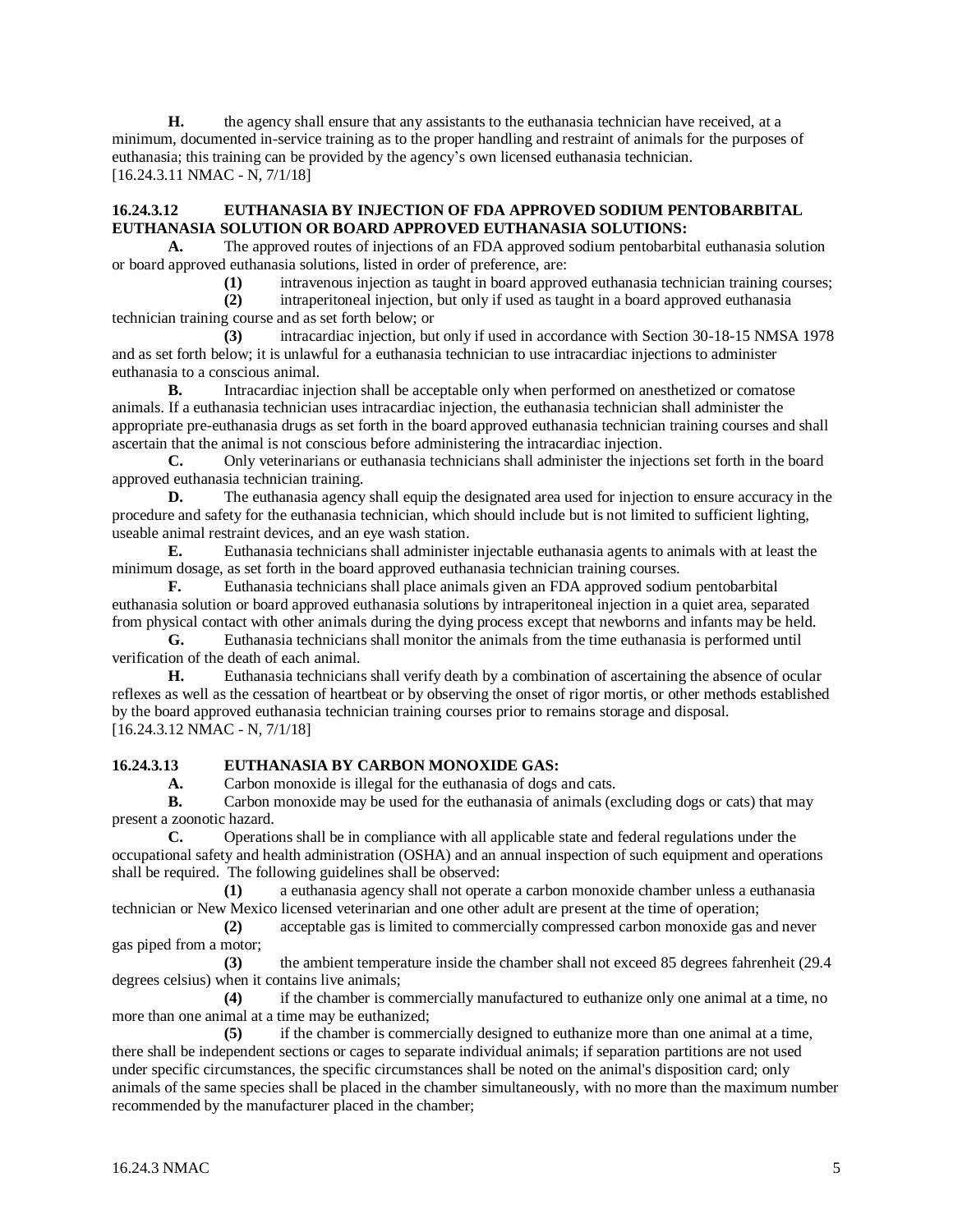**(6)** no live animal shall be placed in the chamber with a dead animal;

**(7)** prior to storage and disposal of remains, the euthanasia technician shall verify death by a combination of ascertaining the absence of ocular reflexes as well as the cessation of heartbeat or by observing the onset of rigor mortis or other methods established by the board approved euthanasia technician training courses prior to remains storage and disposal;

**(8)** euthanasia of this type shall be performed in a commercially manufactured carbon monoxide chamber and the manufacturer's operating and servicing instructions shall be strictly followed;

**(9)** the chamber shall be located outdoors or in a properly ventilated room, though if it is located indoors it shall not be located in the same room as kennels housing other animals;

**(10)** to avoid risk of death or injury to personnel operating the chamber, as well as personnel working in the vicinity of the chamber, the chamber shall be airtight and equipped with the following in working order:

**(a)** an exhaust fan that is capable of evacuating all gas from the chamber prior to the chamber being opened, is connected by a gas-type duct to the outdoors, and the chamber shall be thoroughly vented prior to removing any remains to avoid risk of death to the euthanasia technician or other personnel in the vicinity of the chamber;

**(b)** a gas flow regulator and flow meter for the canister;

**(c)** a gas concentration gauge to indicate that gas concentrations are at proper levels and that the gas concentration process shall achieve at least a six percent carbon monoxide gas concentration, but not to exceed ten percent, within 5 minutes after the introduction of carbon monoxide into the chamber is initiated;

**(d)** an accurate temperature gauge for monitoring the interior of the chamber;

**(e)** a carbon monoxide monitor, which if located on the exterior of the chamber

shall be connected to an audible alarm system that will sound in the room containing the chamber;

**(f)** explosion-proof electrical equipment, if equipment is exposed to carbon monoxide; and

**(g)** a view-port with either internal lighting or external lighting sufficient to allow visual surveillance of all animals within the chamber;

**(11)** all chamber equipment shall be in proper working order and used according to manufacturer's specifications during the operation of the chamber;

**(12)** the chamber shall be thoroughly cleaned after the completion of each cycle; chamber surfaces shall be constructed and maintained so they are impervious to moisture and can be readily sanitized; and,

**(13)** the euthanasia agency shall prominently display the operation, maintenance, and safety instructions in the area containing the chamber.

[16.24.3.13 NMAC - N, 7/1/18]

## **16.24.3.14 EUTHANASIA BY CARBON DIOXIDE GAS:**

**A.** Euthanasia by carbon dioxide gas is illegal for use on dogs and cats.

**B.** Carbon dioxide may be used for the euthanasia of animals, excluding dogs and cats, that may present a zoonotic hazard.

**C.** Operations and equipment shall be in compliance with any applicable state and federal regulations and may be inspected annually or as required by the board. Inspections must be performed by board trained inspectors.

**D.** Acceptable gas is limited to commercially compressed carbon dioxide gas.

**E.** If the chamber is manufactured to euthanize only one animal at a time, no more than one animal at a time may be euthanized in that chamber.

**F.** If the chamber is designed to euthanize more than one animal at a time there shall be independent sections or cages to separate individual animals. If separation partitions are not used under specific circumstances approved by the board, the specific circumstances shall be noted on the animal's disposition card. Only animals of the same species shall be placed in the chamber simultaneously with no more than the maximum recommended by the manufacturer.

**G.** Carbon dioxide should enter the chamber at a rate that displaces twenty percent of the oxygen each minute.

- **H.** The optimal carbon dioxide flow for the chamber must be calculated.
- **I.** No live animal shall be placed in the chamber with a dead animal.